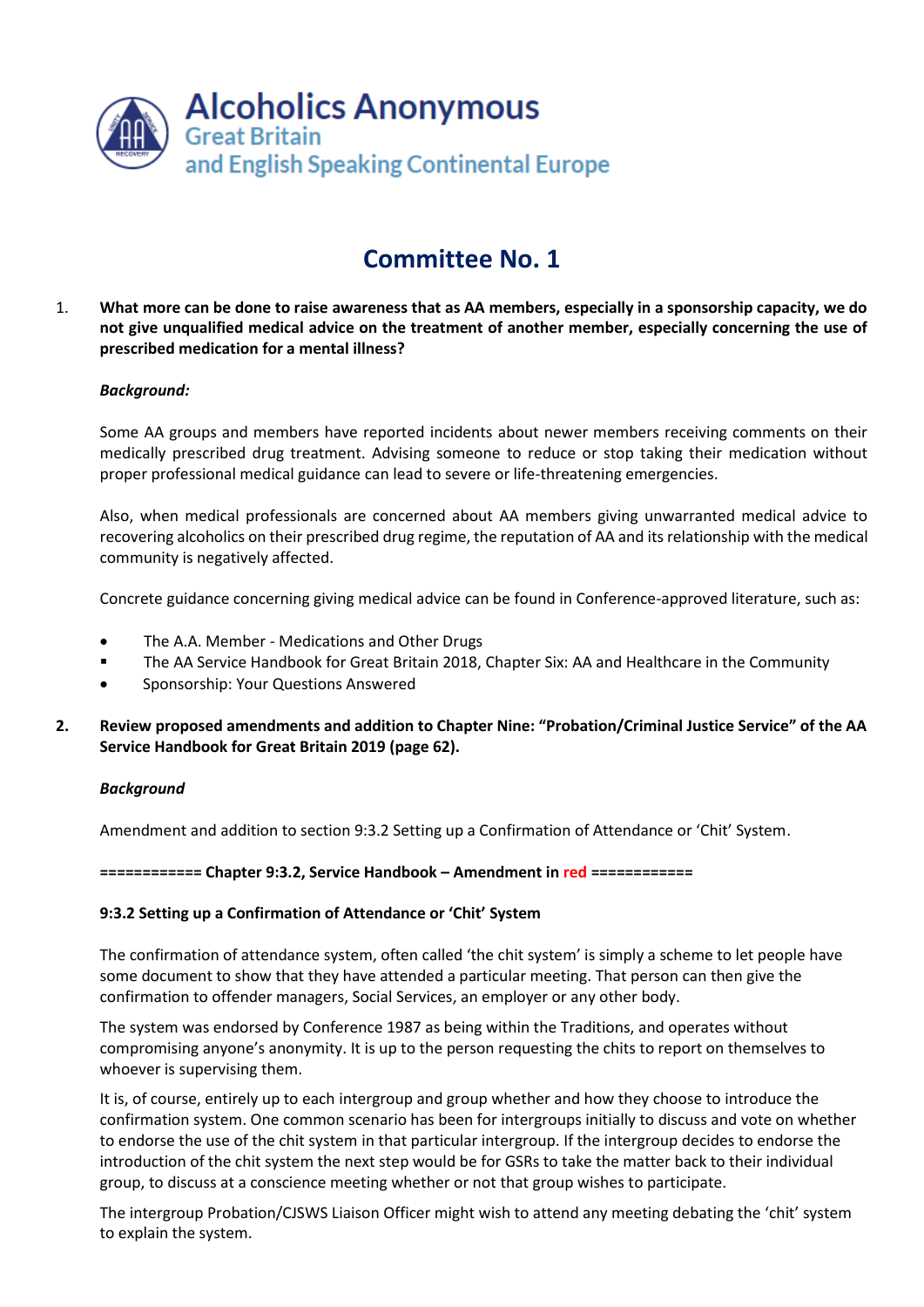Each group that agrees to participate tells intergroup so, and the P/CJSWS Liaison Officer would add that group's details to the list of participating groups prepared for the local offender management service.

The statement that confirms a person's attendance at a particular AA Meeting can be of several types. The traditional 'chit' is simply a sealed envelope provided by intergroup or made up by the group. The envelope contains a slip of paper on which is printed the group's unique group number as allocated to all groups by General Service Office (GSO). When this is given to the person requesting confirmation of attendance, a group officer just writes the time and date (not the location) over the sealed flap of the envelope, and initials it.

Some intergroups now give groups supplies of blank certificates, Blank confirmation of attendance certificates are available free of charge from GSO and can be requested by any group, intergroup or regional officer. They are printed with anti-counterfeit ink and use the group's number as a 'signature' thereby ensuring the anonymity of the member filling them out. They will only be posted out to a group, intergroup or regional officer's address already registered with GSO, so before requesting any please ensure that your contact details are up to date, filling out a ['pink form'](https://www.alcoholics-anonymous.org.uk/AA-Meetings/Submit-Your-Meeting-Information-(Pink-Form)) if necessary.

Details of setting up and running a confirmation of attendance/chit system are given in AA's *'Liaison Officers' Pack: Probation/CJS'* available from GSO and in the AA (GB) Web site's Documents Library.

### **3. Review addition to the GSR maximum term of service language for** *Structure Handbook***, p.81 (Conference 2021 – C4, Q1, f)** *Background*

Suggested addition to the GSR maximum terms of service language for the Structure Handbook.

**4. Review addition to current** *Structure Handbook* **chapter, The Group, section 1, 'Group Meetings', p.76,**  *Where to Find AA***, first paragraph, after second sentence.**

#### *Background*

Suggested addition to the Structure Handbook chapter, The Group, Section 1, 'Group Meetings'.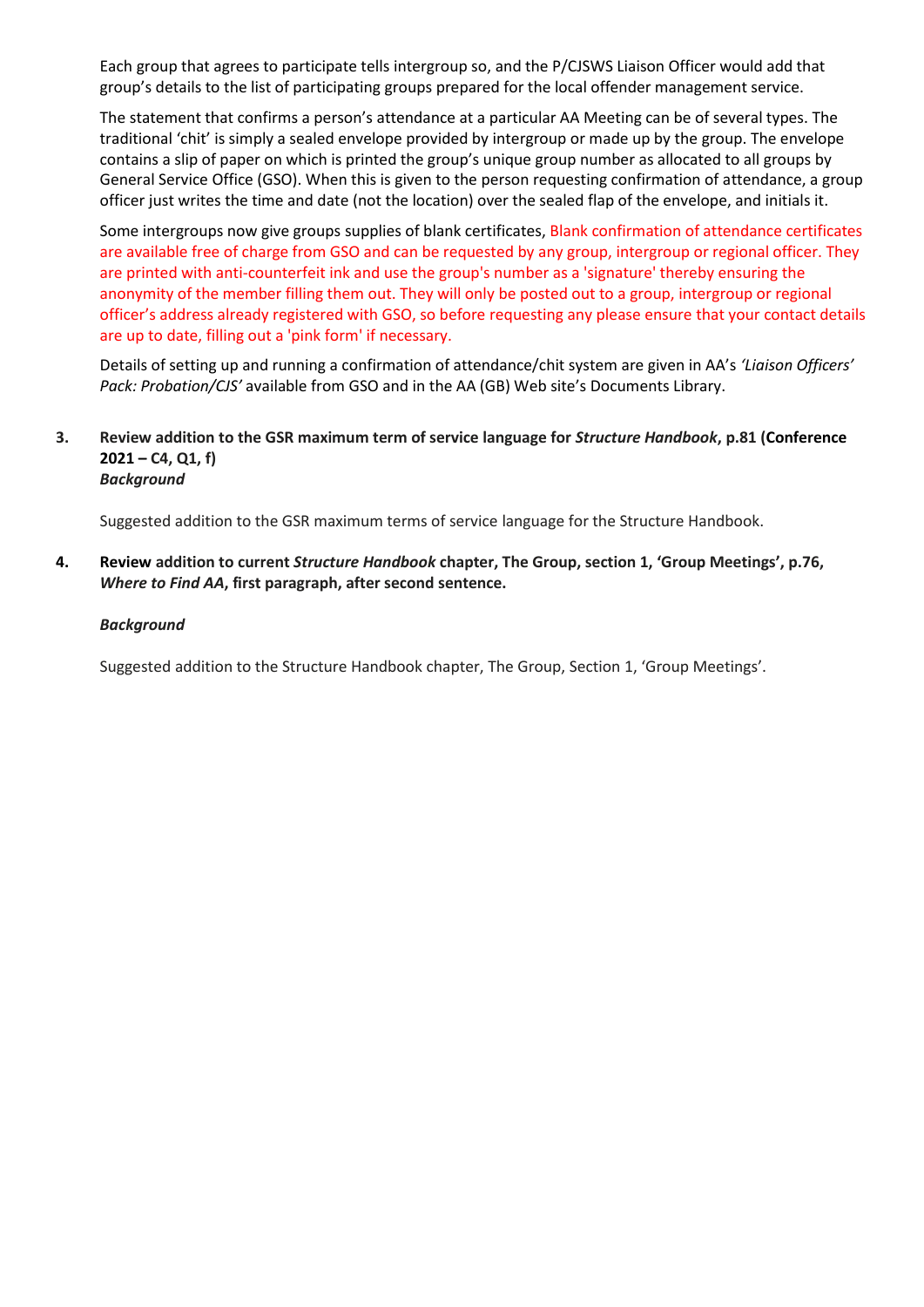**1. Would the Fellowship share experience and make recommendations on how groups can continue to meet in-person and abide by government COVID-19 regulations, such as contact tracing, vaccination status, whilst being mindful of our Traditions?**

### *Background*

AA groups that meet in person may be subject to local authority COVID-19 regulations. These regulations change frequently and may be different depending on the city, county and/or country.

Regulations such as contact tracing may conflict with our tradition of anonymity, for example, and requiring proof of vaccination or test status may conflict with our tradition of "the only requirement for membership is a desire to stop drinking".

References Tradition 3, 11 & 12

### **2. Would the fellowship consider how post lockdown the website can evolve to meet its requirements?**

### *Background*

In 2008 the fellowship considered that our primary purpose is to carry the AA message to the still suffering alcoholic but asked if we as a fellowship are 'best using modern communications and methods to carry the AA message'. Conference passed a unanimous recommendation that 'a continuous review of the GSO GB website be undertaken by the ECSC to ensure ease of access and usage' and give fellowship the website it would like.

**Bill W** said: 'Nothing matters more to AA's future welfare than the manner in which we use the colossus of modern communication. Used unselfishly and well, it can produce results surpassing our present imagination.' Bill W, *The AA Grapevine, Inc.*, November 1960

# **3. Review Archives Sub Committee revision of Chapter Eleven,** *Service Handbook***, pp. 67-71.**

### *Background*

Revised Chapter Eleven, Service Handbook, pp. 67-71.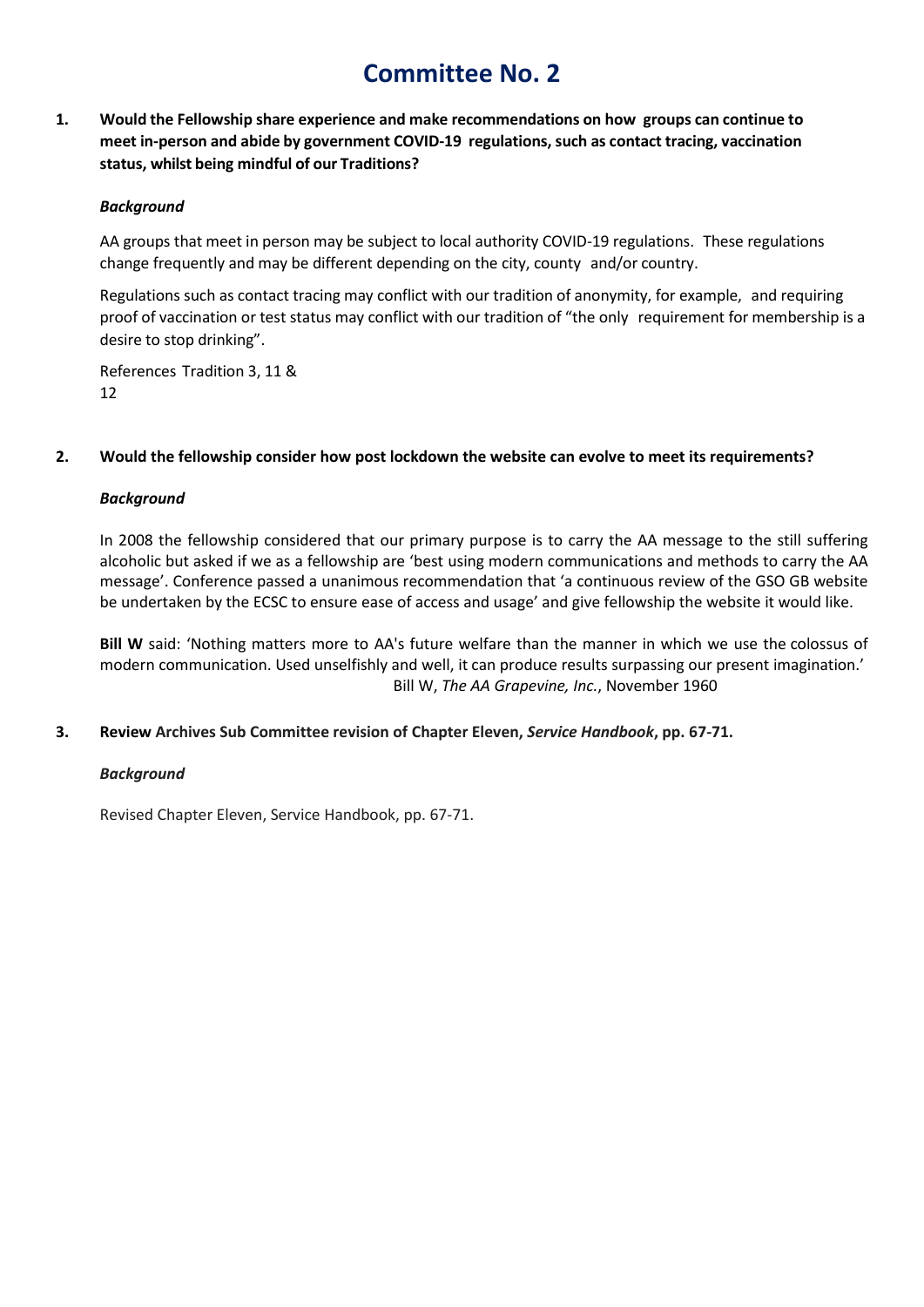**1. Would Conference discuss and make recommendations on making our language and literature more inclusive, taking into account the numbers of non-binary and gender-fluid members accessing the fellowship in recent times.**

### *Background*

Several LGBGTQ + members in the Birmingham area report feeling alienated by the opening line of the preamble and confused and frustrated by the advice often misquoted from the Q&As on Sponsorship Pamphlet. They've even been told at times that 'Men for Men Women for Women' is a Tradition! Furthermore, the following (albeit outdated) advice in the pamphlet for gay and lesbian is rarely added in.

Surely AA must grow or die. The only requirement for membership is a desire to stop drinking - not 'to identify as men or women'.

In the leaflet 'Questions and Answers on Sponsorship':

'Should sponsor and newcomer be as much alike as possible?

Often, a newcomer feels most at ease with a sponsor of similar background and interests. However, many A.A.s say they were greatly helped by sponsors totally unlike themselves. Maybe that's because their attention was then focused on the most important things that any sponsor and newcomer have in common: alcoholism and recovery in A.A.

A.A. experience does suggest that it is best for men to sponsor men, women to sponsor women. This custom usually helps our members stay focused on the A.A. program. *Some gay men and lesbians feel an opposite-sex sponsor is more appropriate for similar reasons.'.*

The above pamphlet made a start in 2015. It now feels time to perhaps guide members to choose a sponsor they are comfortable with and won't feel attracted to or be taken advantage of, so that they can concentrate on recovery.

- **2. Would the fellowship share experience on how, under pandemic conditions, it:**
	- **a. has carried the message to members and potential members in hospitals, treatment centres and other institutions;**
	- **b. has carried out PI activities aimed at doctors and other professionals working in these institutions?**

### *Background*

The COVID-19 pandemic has placed restrictions on AA members attending hospitals and facilities in-person. Some areas have shut down in-person AA public information (PI) meetings altogether and disallowed members from visiting and speaking to the patients.

PI meetings can help bridge the gap between patients in hospitals and getting started in AA meetings after they leave. They can also help make AA attractive to hospital patients as they are able to see in-person a vivid demonstration of the fact that many alcoholics can recover.

Refer to the Service Handbook 6:4 Hospital/Treatment Centre Meetings.

# **3. Review addition to current** *Structure Handbook* **chapter, The Region, section 2, 'The Regional Assembly', p.94, after final paragraph of section / first paragraph of page.**

# *Background*

Addition to Structure Handbook chapter, The Region, section 2, 'The Regional Assembly'.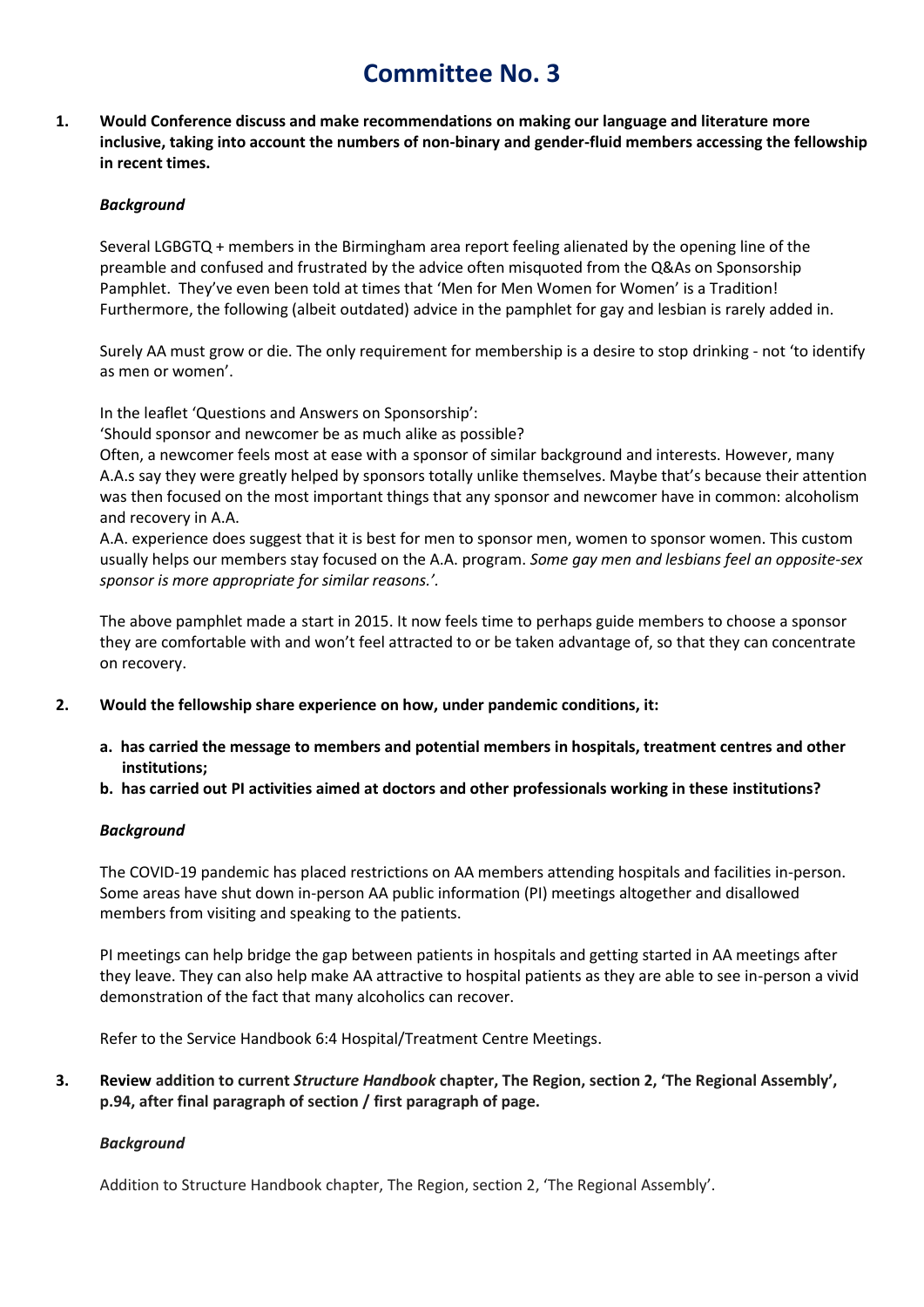# **4. Review slight deletion to current** *Structure Handbook* **chapter, The Region, section 3, 'Conference Delegates / Alternates', p. 94, fifth paragraph.**

# *Background*

Suggestion to delete the final five words, 'if invited to do so'. The full sentence would then read: 'He or she should be available and willing to report back fully to the region and also be willing to travel to intergroup and group meetings.'

This suggestion is based on a response from Committee 6, Question 1, in 2001, recommending stronger implementation of the guidance for communicating Conference decisions in the *Service Handbook* at that time.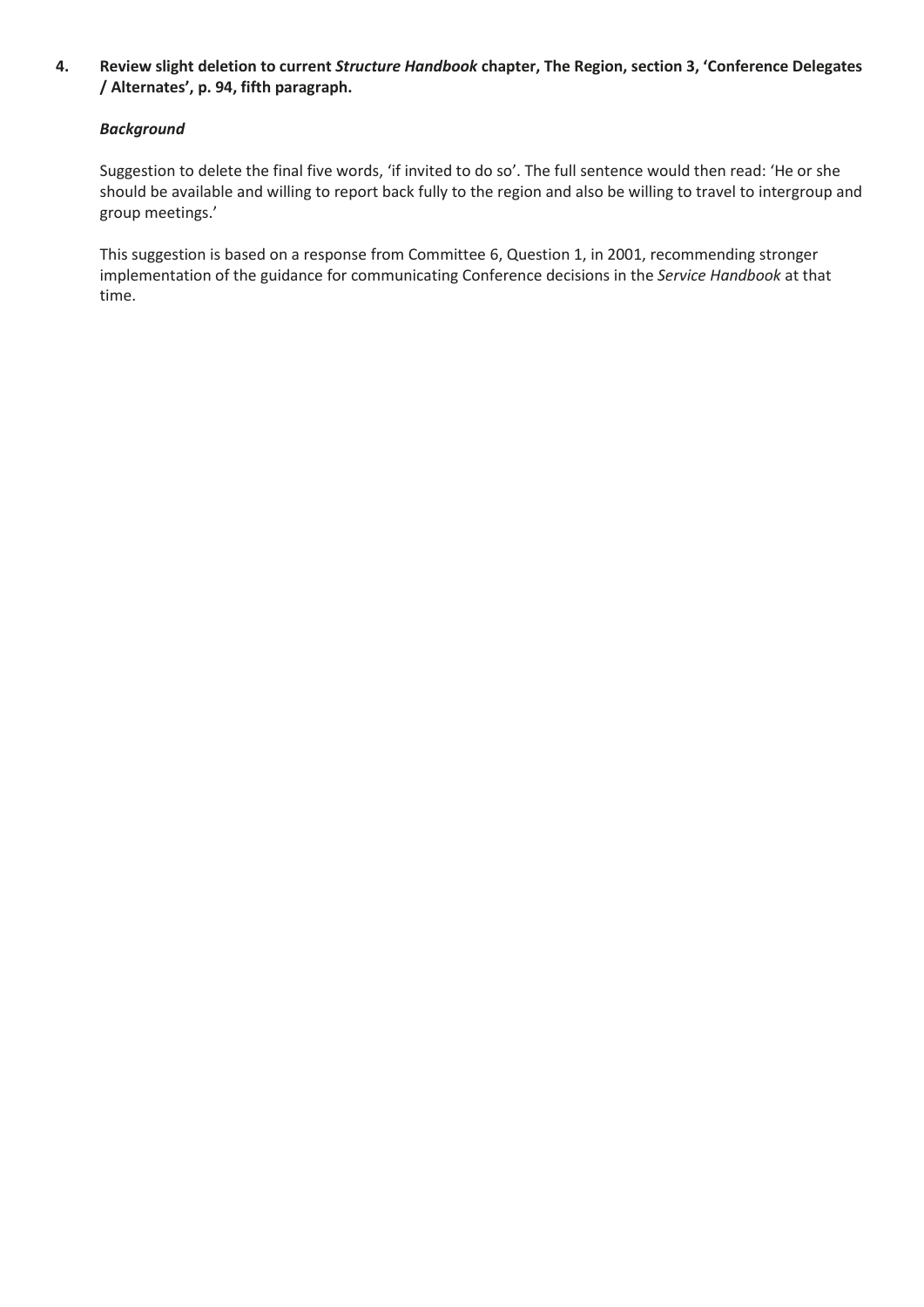**1. Would the Fellowship please consider deleting the second point of the "Just For Today" card, "Just for today I will be happy. Most folks are as happy as they make up their minds to be", as it is potentially misleading for newcomers?** 

### *Background*

1. The Just For Today card is a much-loved piece of literature included in the Starter Pack for newcomers.

2. The text can be traced back to an article in the Boston Globe in 1921 by Frank Crane and Sybil S Partridge. One of its original ten points has already been deleted, leaving nine.

3. The Big Book states that the idea that we can wrest satisfaction and happiness out of this life if only we manage well is a "delusion", and its believers are "victims". (Alcoholics Anonymous - p61/1).

**2. Review the language for 'One Member, One Vote' addition to the** *Structure Handbook***, 'The Group' Section', p. 75, in the paragraphs 'The Group Conscience and Business Meetings' and 'A Home Group' (Conference 2021 – C3, Q3)**

### *Background*

Addition to the Structure Handbook for 'One Member, One Vote'.

**3. Review Service Sponsorship language for Section One,** *Service Handbook***, pp. (Conference 2021 – C4, Q2)**

### *Background*

Revision of Service Sponsorship language for Section One, *Service Handbook.*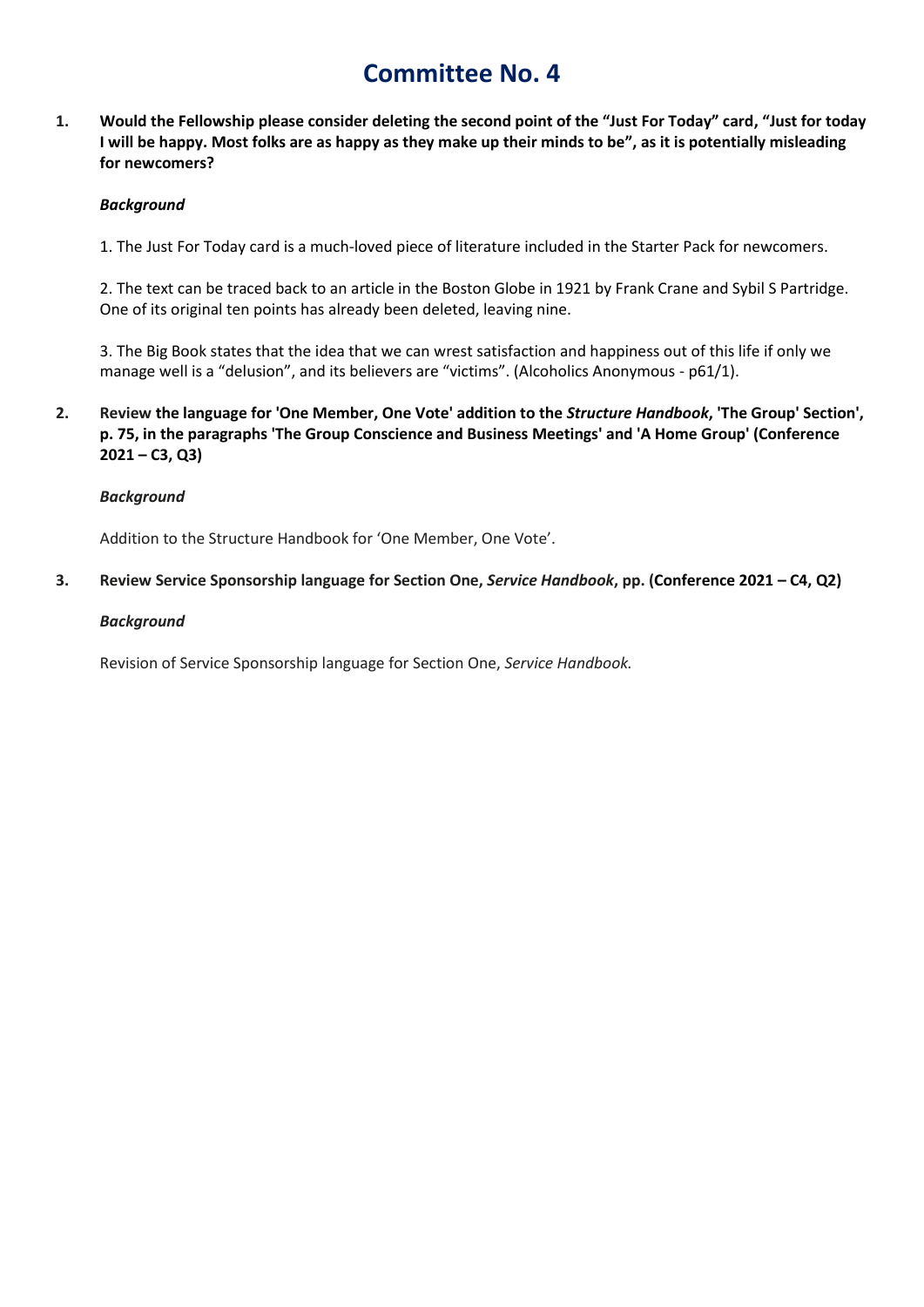**1. Should AAGB update the AA Preamble published on its website and in literature to the gender-neutral version recently updated by the AA Grapevine and agreed upon at the 71st General Service Conference (US/Canada)?**

### *Background*

### **Original Version**

Alcoholics Anonymous is a fellowship of **men and women** who share their experience, strength and hope with each other that they may solve their common problem and help others to recover from alcoholism.

The only requirement for membership is a desire to stop drinking. There are no dues or fees for AA membership; we are self-supporting through our own contributions. AA is not allied with any sect, denomination, politics, organisation or institution; does not wish to engage in any controversy; neither endorses nor opposes any causes. Our primary purpose is to stay sober and help other alcoholics to achieve sobriety.

### **New Version**

Alcoholics Anonymous is a fellowship of **people** who share their experience, strength and hope with each other that they may solve their common problem and help others to recover from alcoholism.

The only requirement for membership is a desire to stop drinking. There are no dues or fees for AA membership; we are self-supporting through our own contributions. AA is not allied with any sect, denomination, politics, organisation or institution; does not wish to engage in any controversy; neither endorses nor opposes any causes. Our primary purpose is to stay sober and help other alcoholics to achieve sobriety.

### **Find out more**

Copyright by the AA Grapevine, Inc.; reprinted with permission Literature available on the AAWS website has only partially been updated [www.aa.org](http://www.aa.org/)

**2. Will the fellowship (through Conference) discuss and give further guidance concerning the autonomy and authority of National Conventions and their committees relating to online marketing, AA commemorative merchandise & raffles etc within their venues.**

# *Background*

The Structure and Service Handbooks for Great Britain makes no relevant guidelines for National Conventions and the remit of their organising committee. However, the Handbooks indicate that conventions, especially National Conventions, should plan to finance the convention via registration fees, and can receive monies from sale of literature and catering, with surpluses returning to the committee and so the fellowship.

The actions of National Conventions tend to get taken as examples. If a Conference approved AA convention takes a specific action, then it is reasonable to suppose that other events will follow suit. **References:**

The AA Structure Handbook for Great Britain 5th Edition 2021: Conventions (P122-126)

**3. Review the Employment Sub-Committee (ESC) revision of Chapter Five,** *Service Handbook***, pp. 45-49.**

### *Background*

Revised Chapter Five of the Service Handbook.

**4. Review the Terms of Service for Prisons' roles for Chapter Eight,** *Structure Handbook***, pp. 57-58 (Conference 2021 – C5, Q1).**

# *Background*

Terms of Service for Prisons' roles for Chapter Eight.